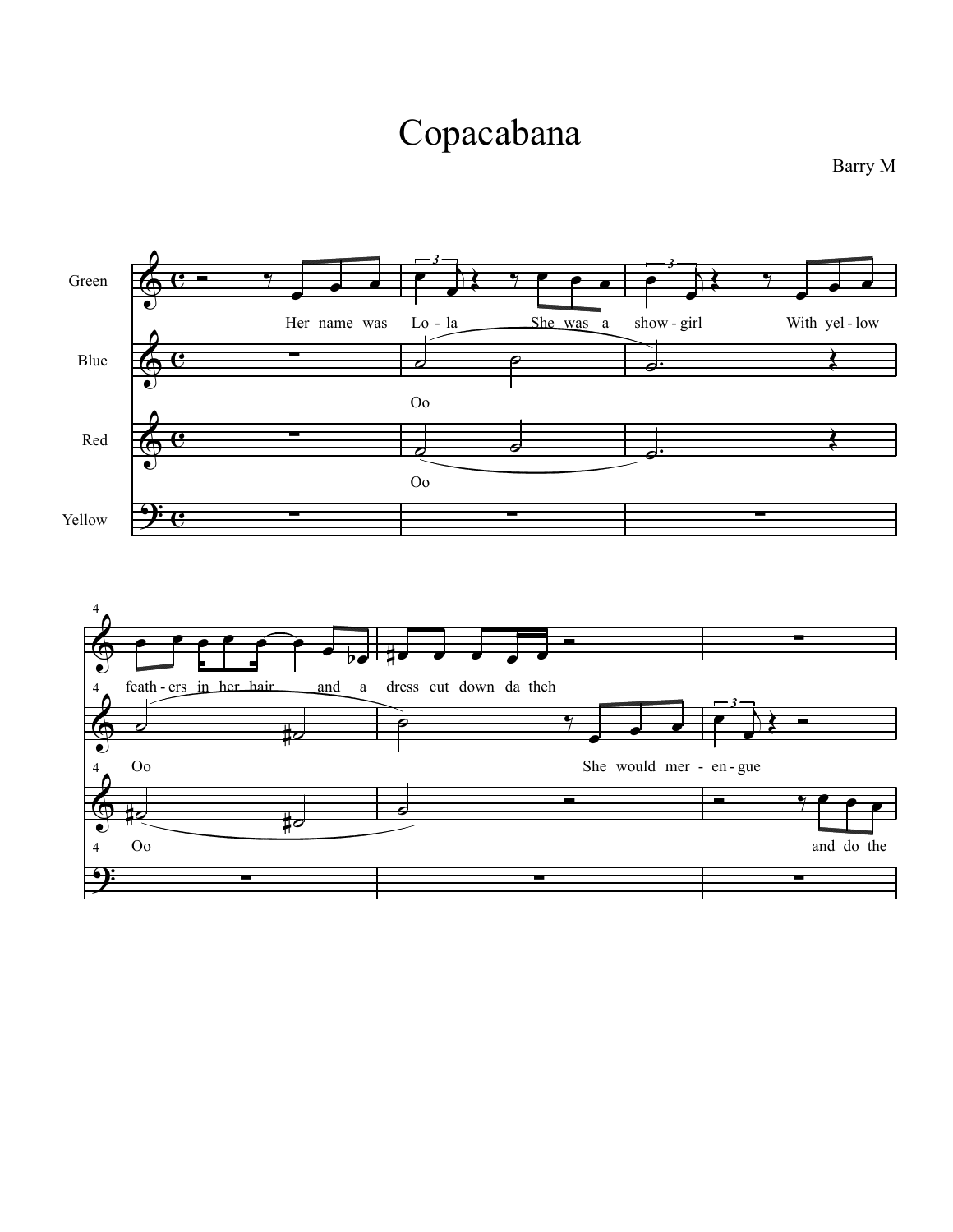





Co - pa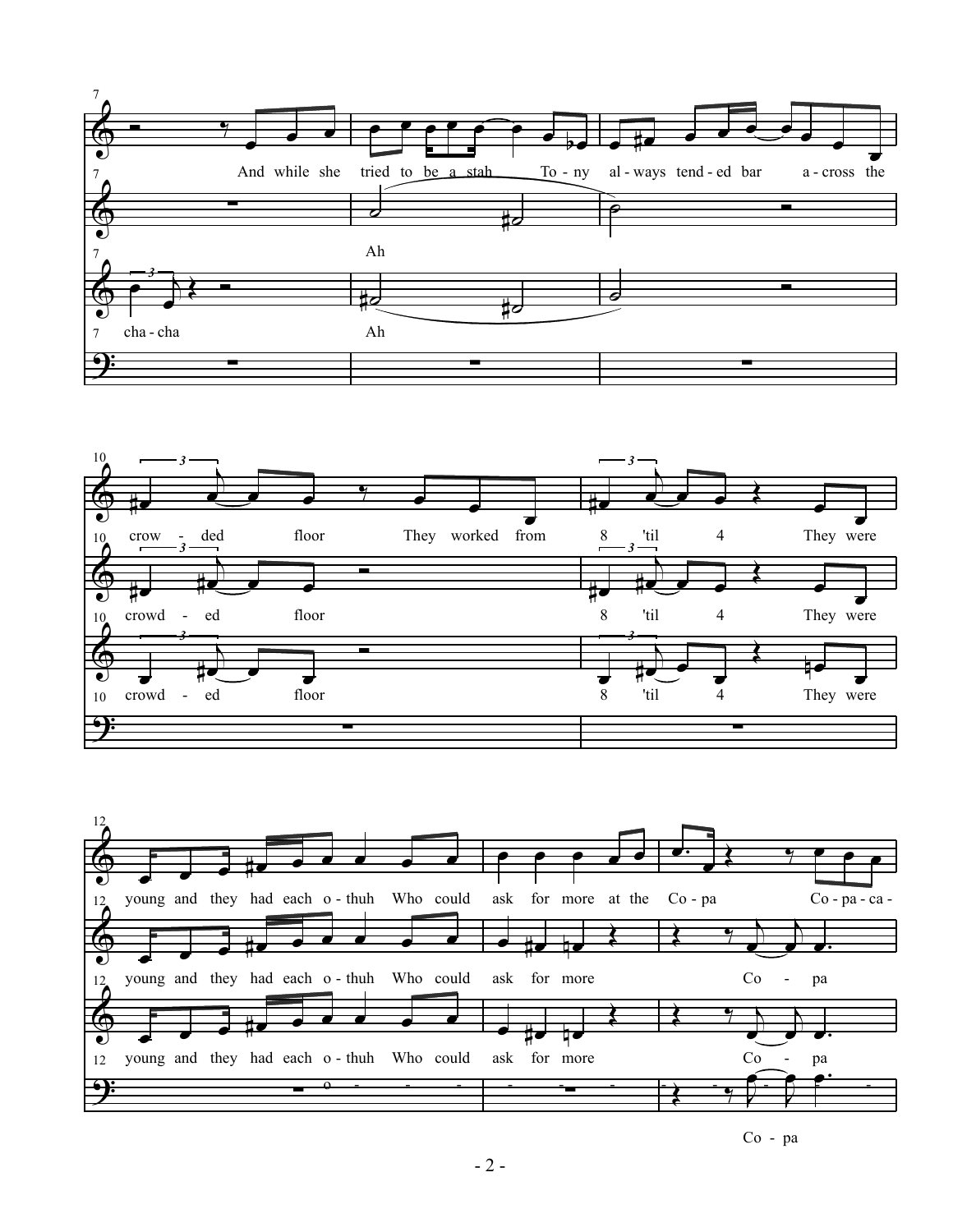

fash - ion at the Co - pa

Co - pa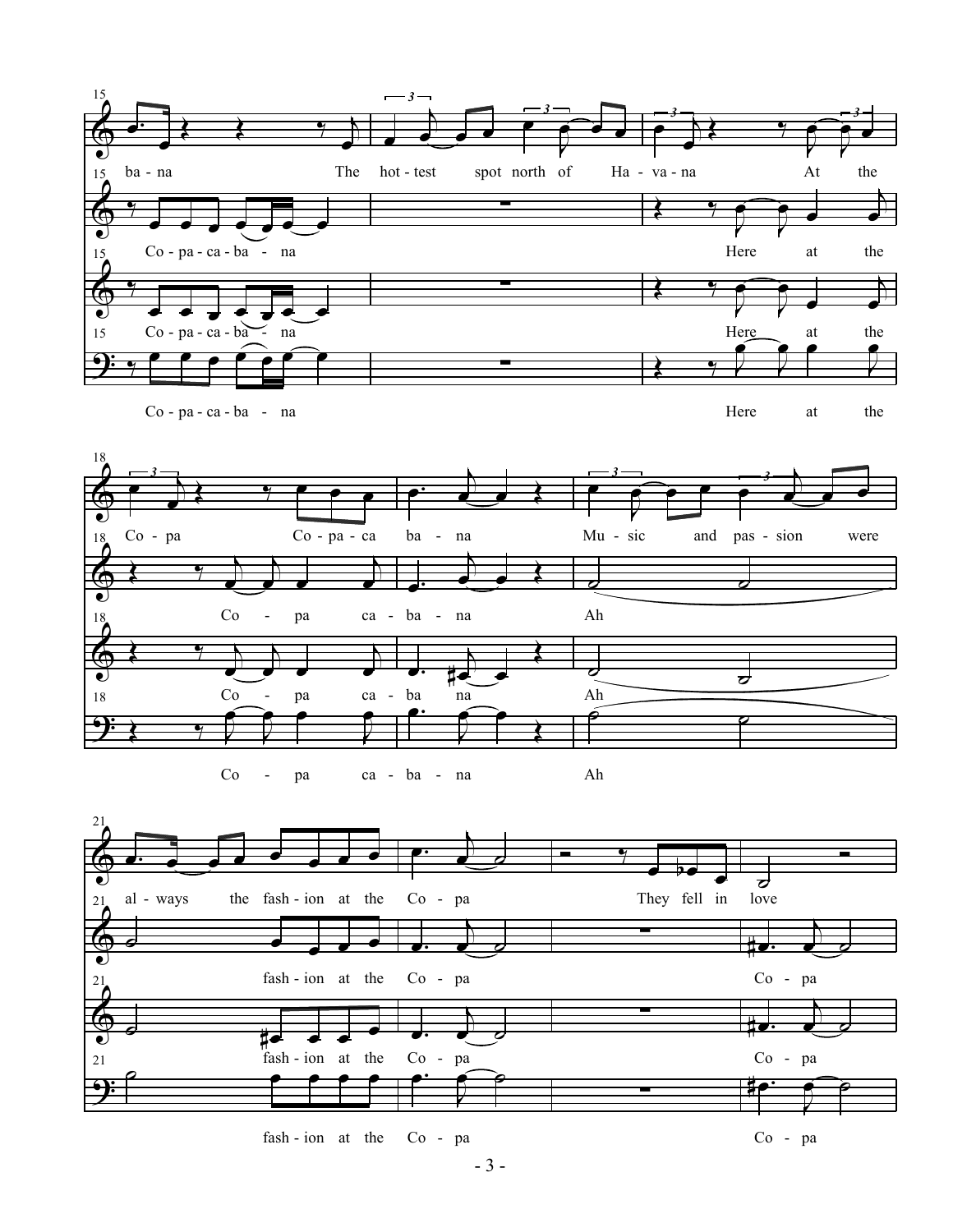





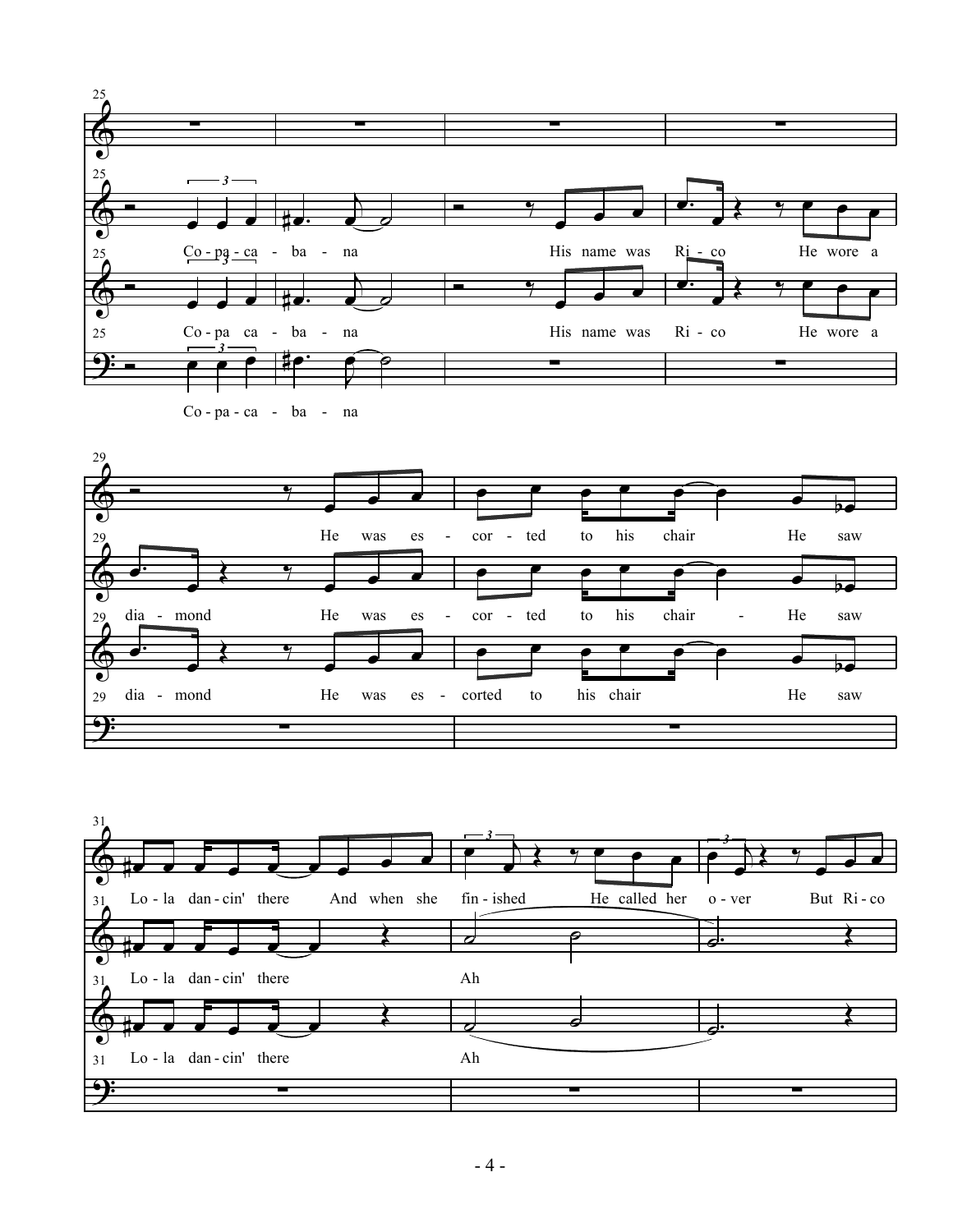





who shot who?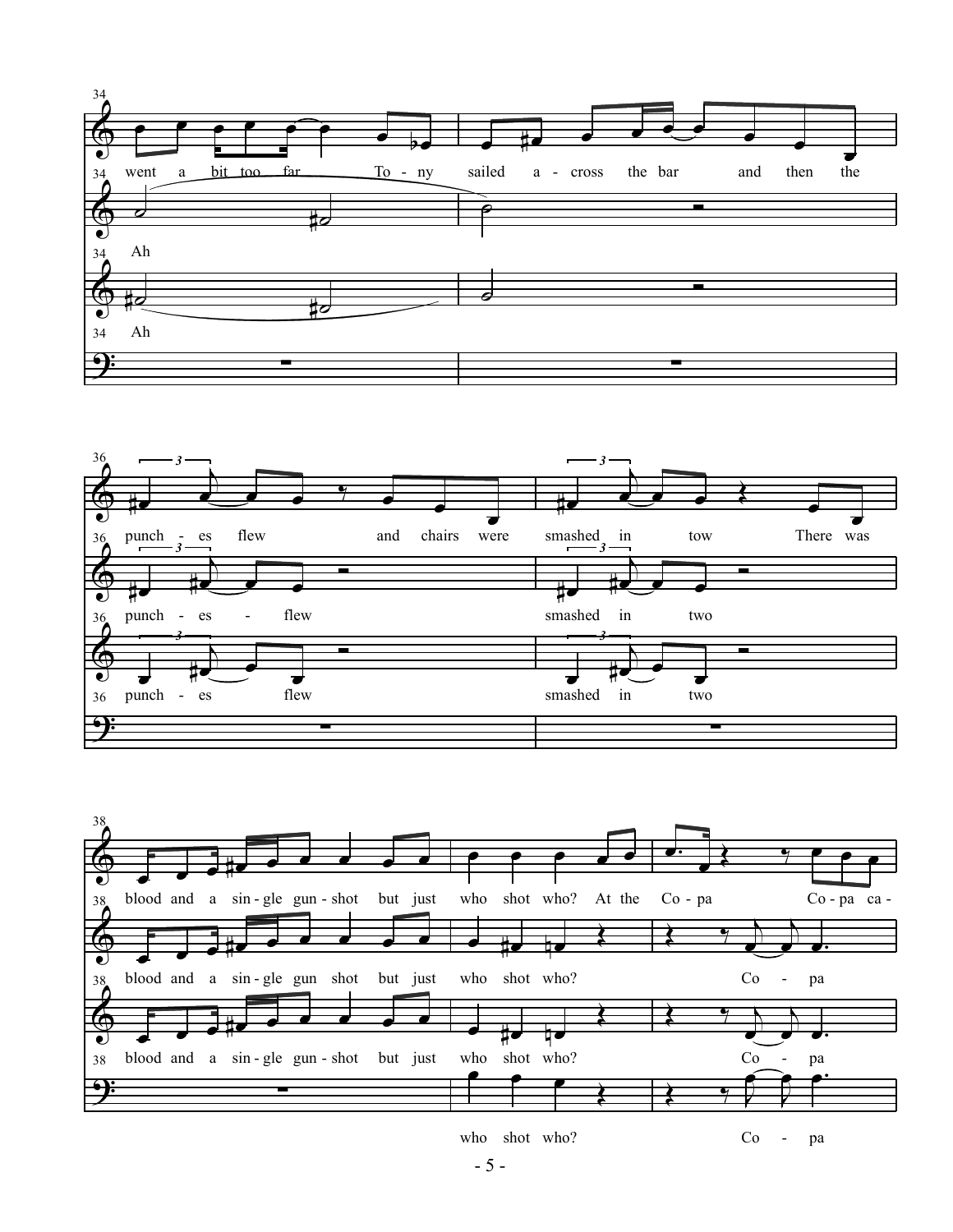

Co - pa

fash - ion at the Co - pa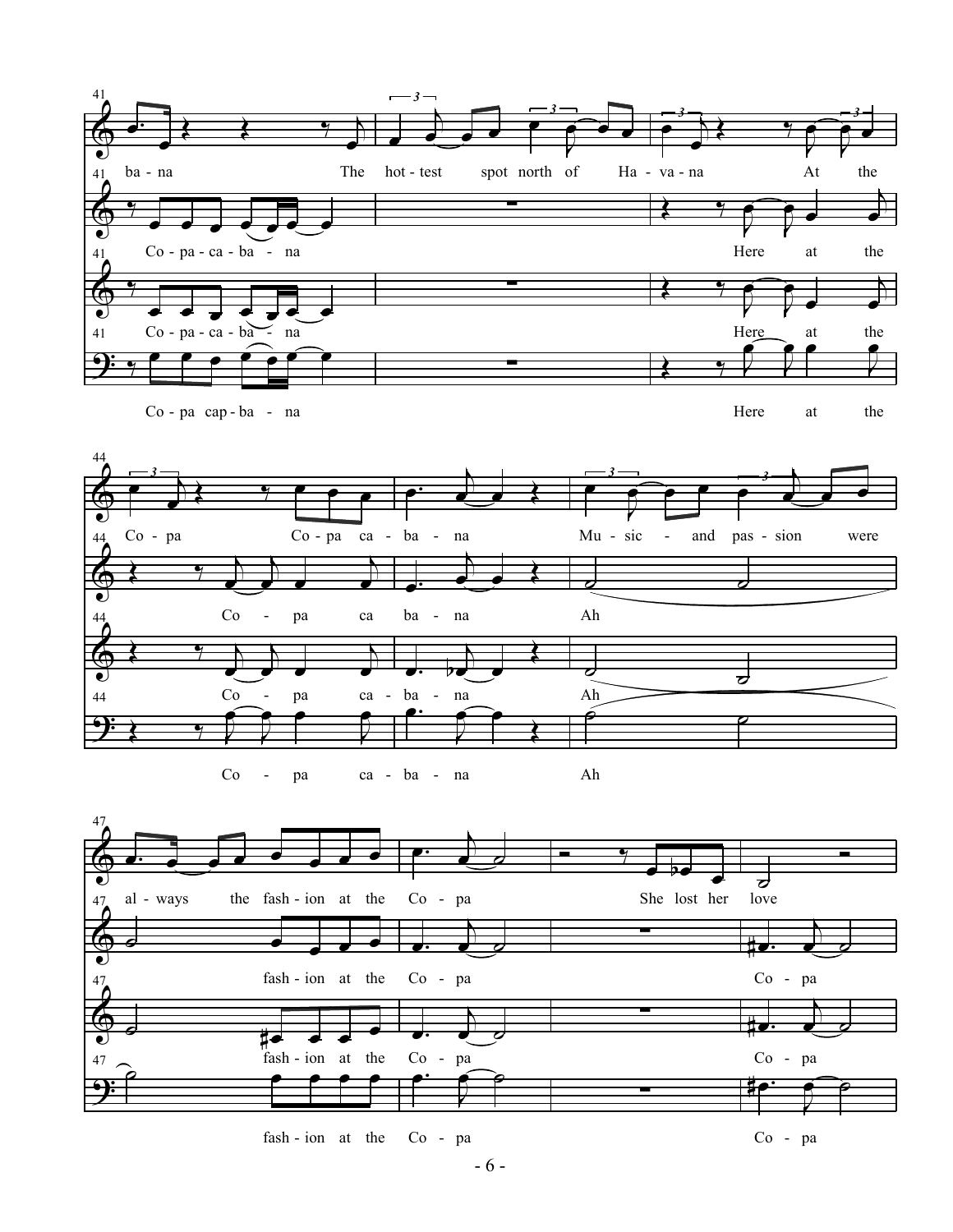





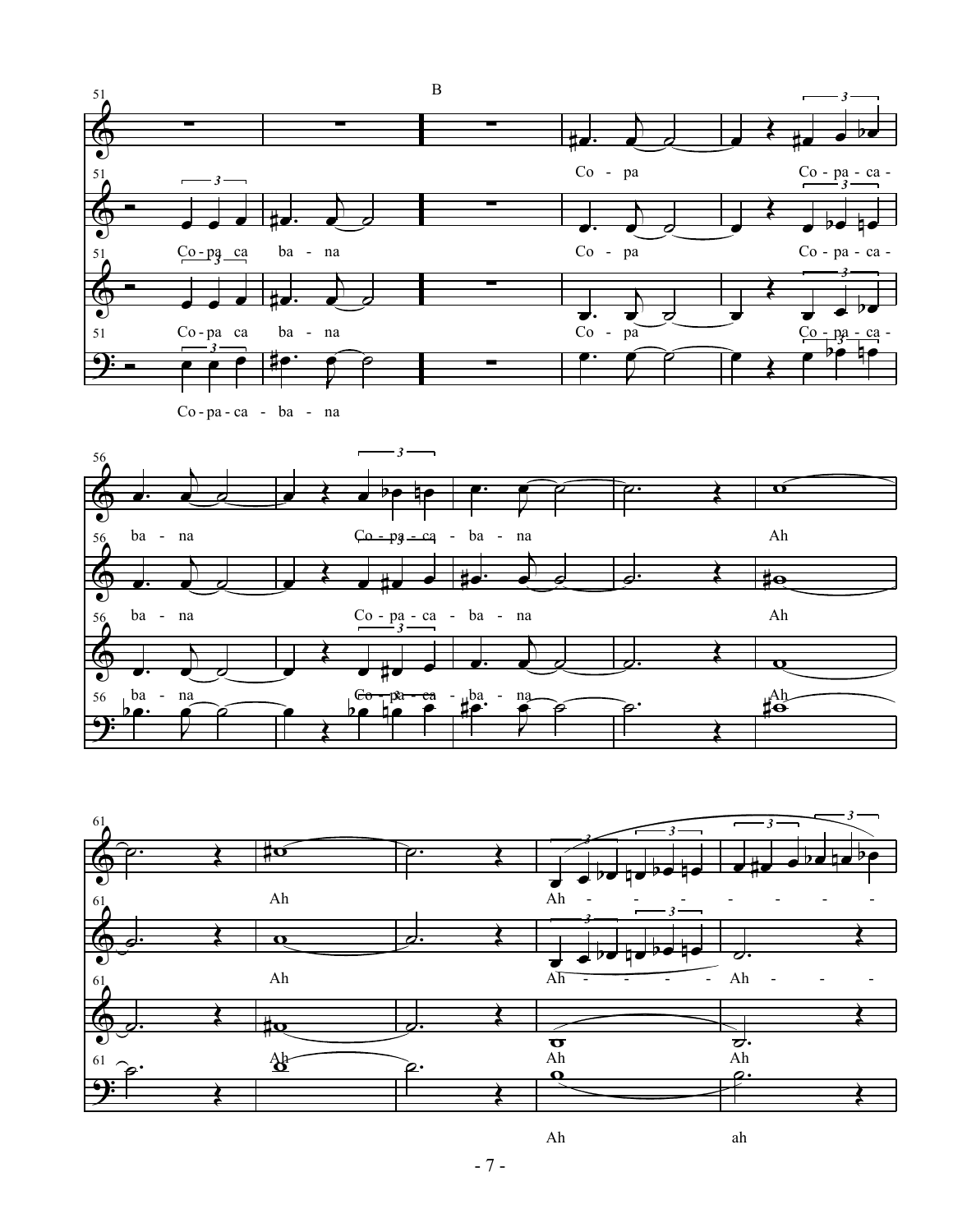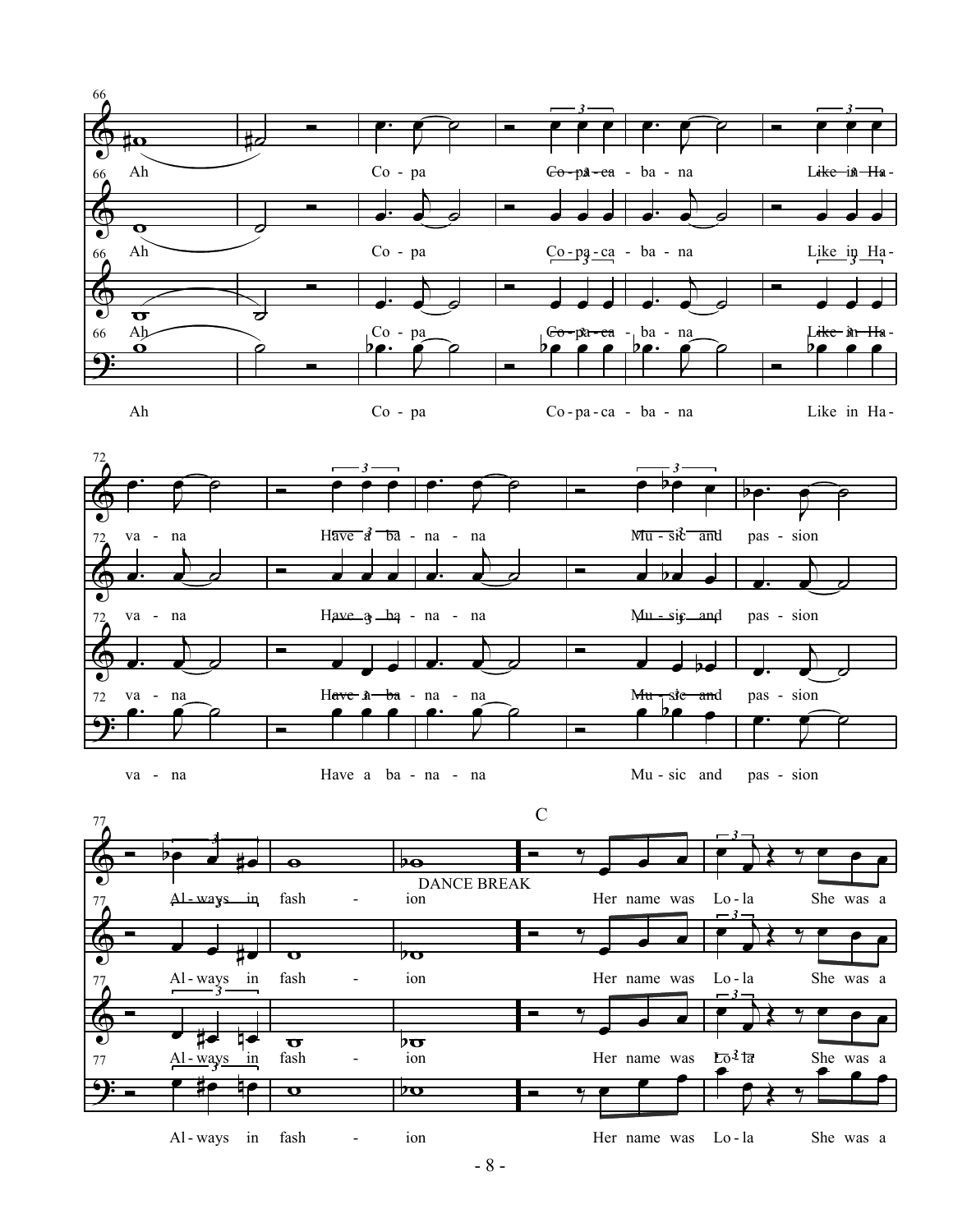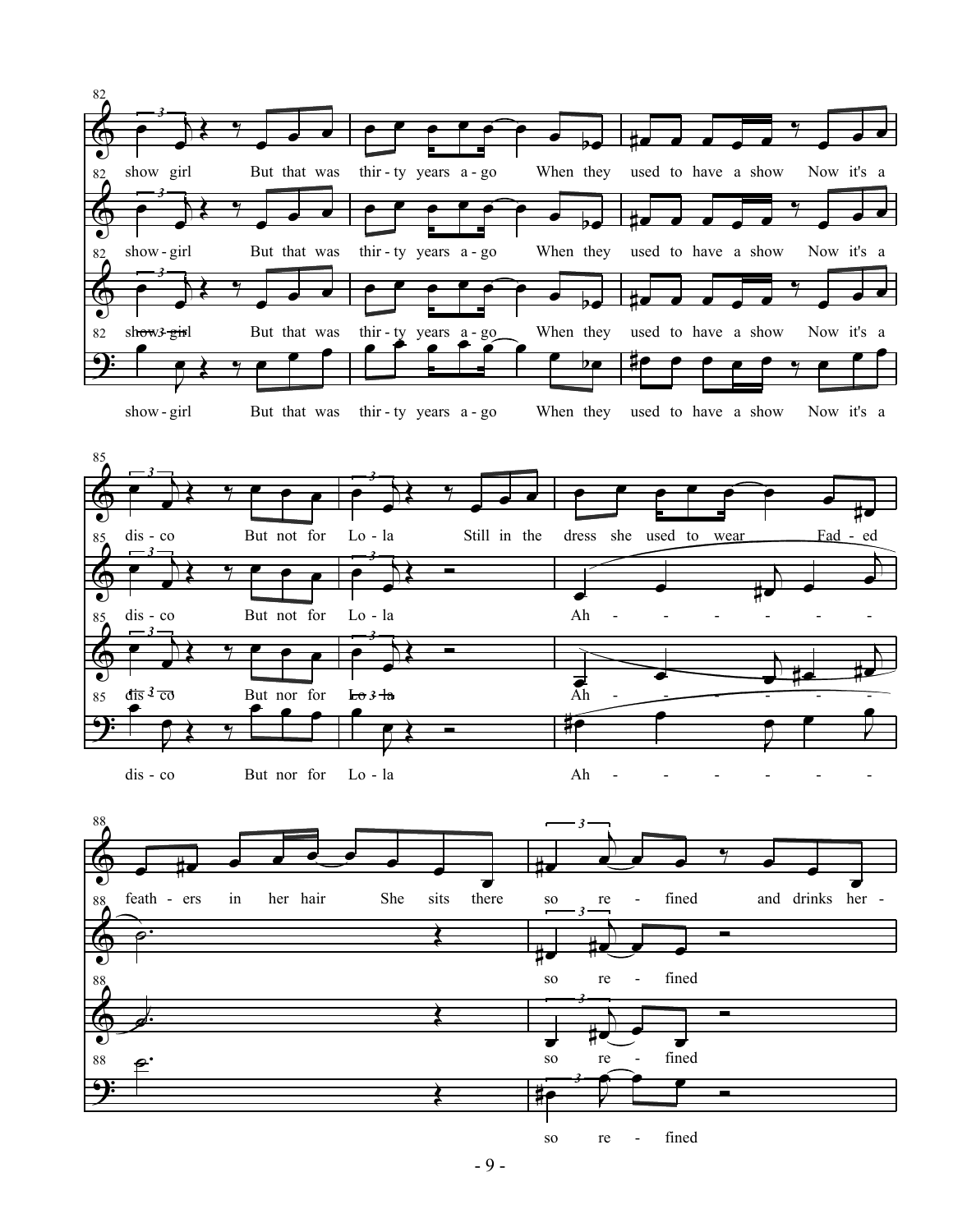